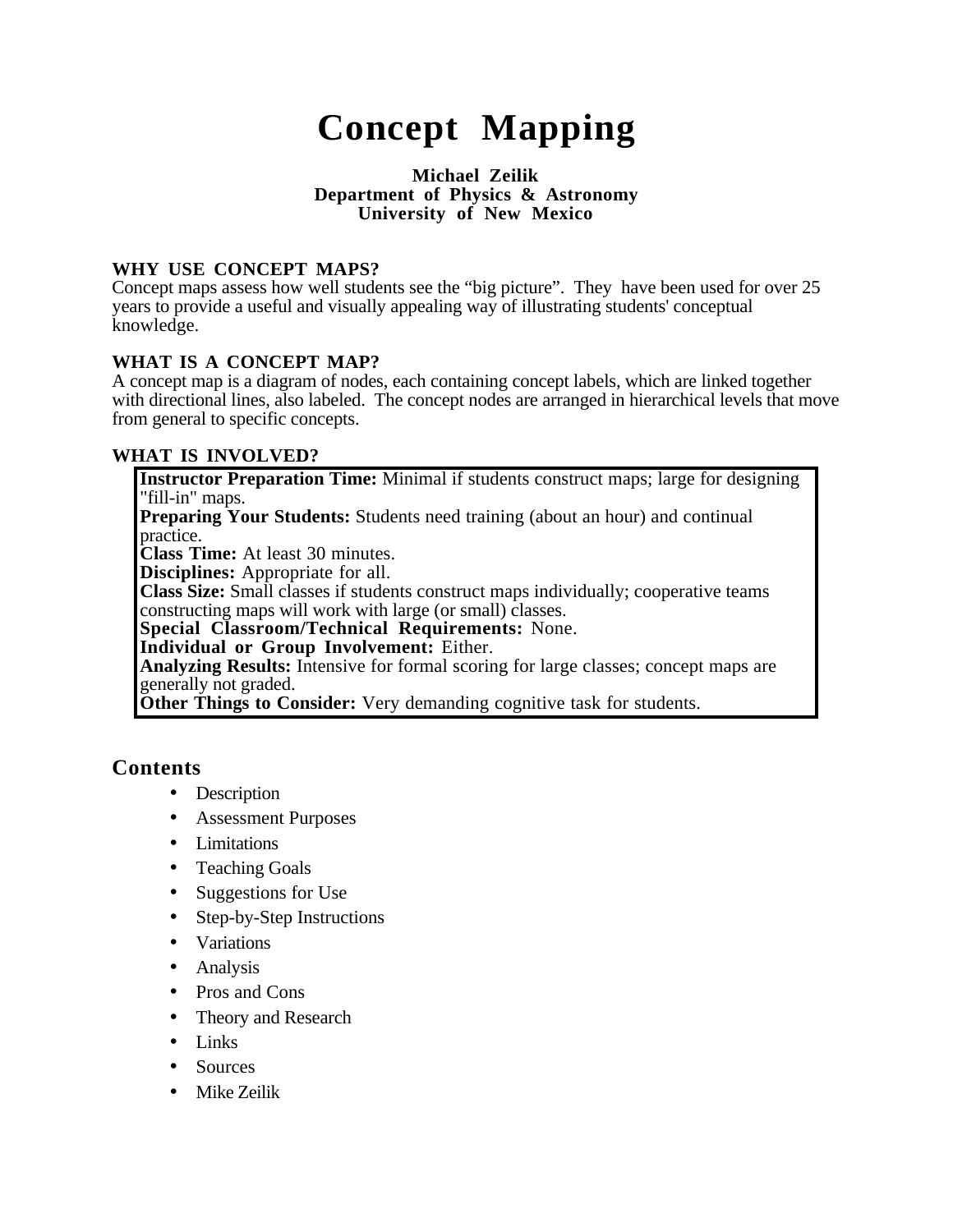# **Description**

A concept map is a two-dimensional, hierarchical node-link diagram that depicts the structure of knowledge within a scientific discipline as viewed by a student, an instructor or an expert in a field or sub-field. The map is composed of concept labels, each enclosed in a box or oval; a series of labeled linking lines, and an inclusive, general-to-specific organization. By reading the map from top to bottom, an instructor can:

- 1. gain insight into the way students view a scientific topic;
- 2. examine the valid understandings and misconceptions students hold; and
- 3. assess the structural complexity of the relationships students depict.

In addition to these applications in assessment, faculty have also used concept maps to organize their ideas in preparation for instruction, as a graphic organizer during class, and as a way to encourage students to reflect on their own knowledge and to work together and share their understandings in collaborative group settings.



**Figure 1:** Concept Map Of Concept Maps

## **Assessment Purposes**

To investigate how well students understand the correct connections among concepts in a subject, to document the nature and frequency of students' misconceptions, and to capture the development of students' ideas over time.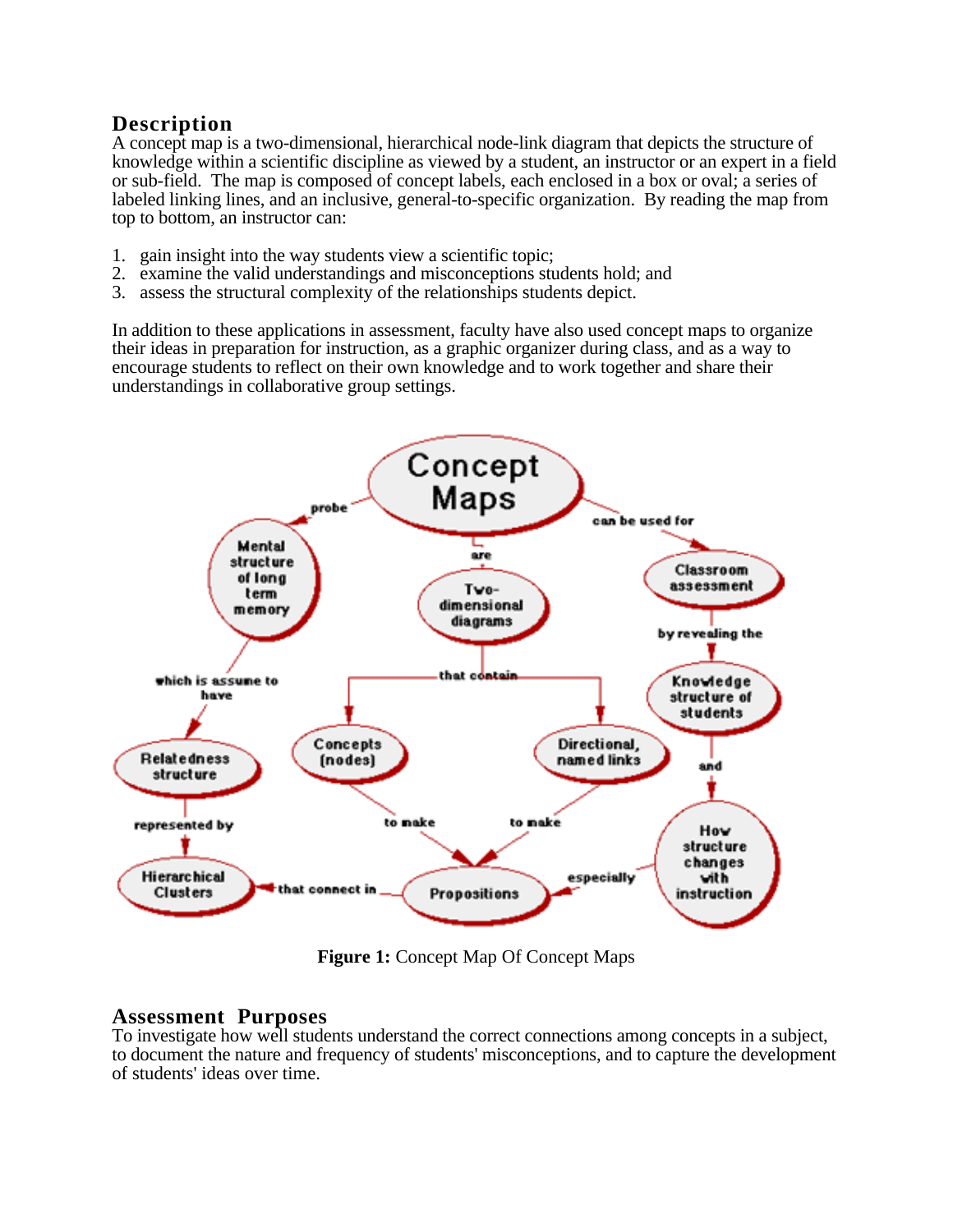## **Limitations**

Concept maps provide a useful and visually appealing way of depicting the structure of conceptual knowledge that people have stored in long-term memory. As a result, they offer a readily accessible way of assessing how well students see "the big picture." They are not designed to tap into the kind of process knowledge that students also need to solve novel problems or for the routine application of algorithmic solutions. Because they probe an individual's or a group's cognitive organization, they are very idiosyncratic and difficult to compare, either among individuals or groups, or across time for the same individuals or groups.



**Figure 2:** Jason's Concept Map on the Human Circulatory System [From Mintzes, Wandersee & Novak, 1998]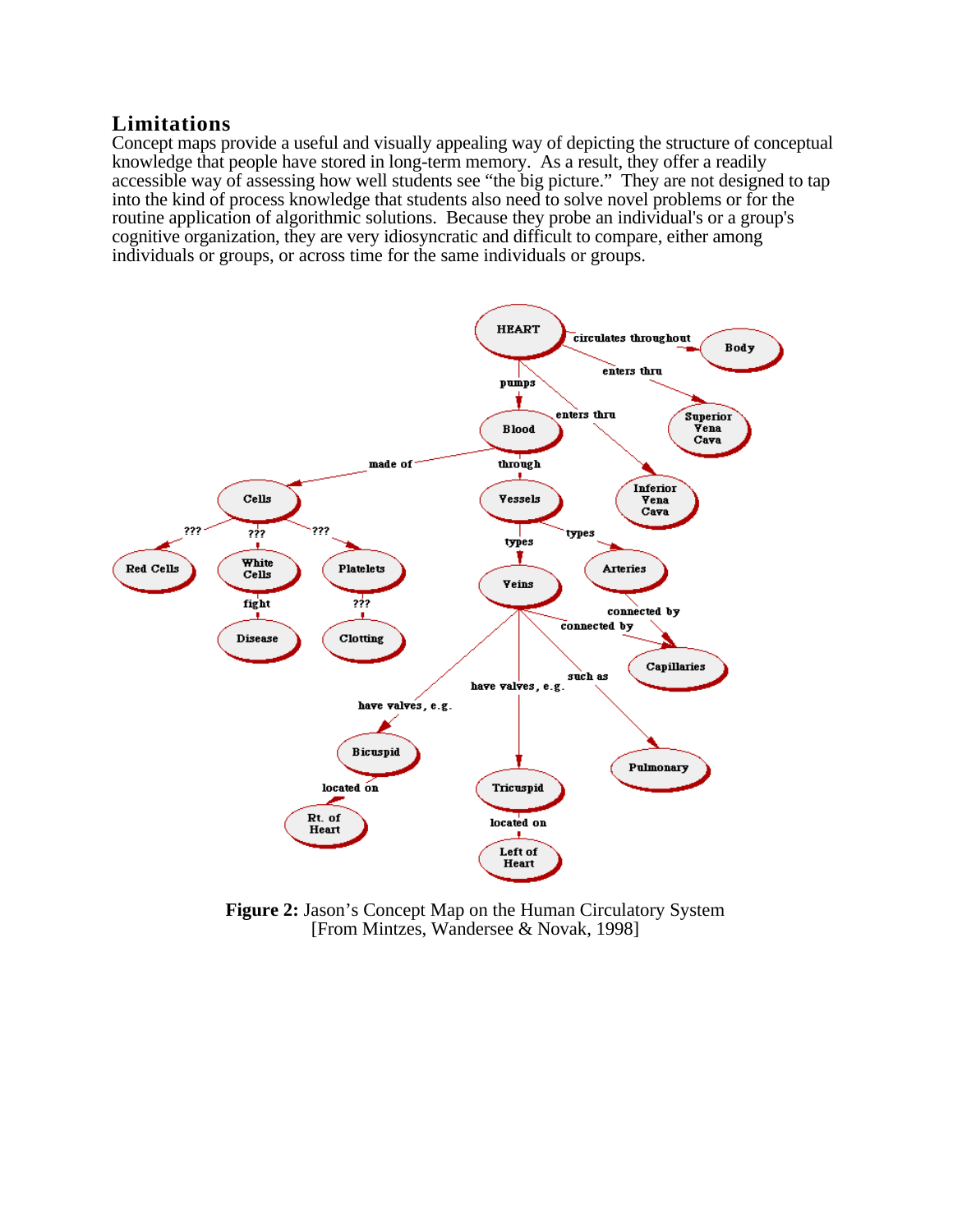# **Teaching Goals**

- Learn terms, facts, and concepts of this subject
- Organizes information into meaningful categories
- Synthesize and integrate information , ideas, and concepts
- Think about the "big picture" and see connections among concepts
- Think creatively about this subject
- Improve long-term memory skills for accessible knowledge
- Develop higher-level thinking skills, strategies, and habit
- Use graphics effectively

# **Suggestions for Use**

## *Development of Course Design.*

Global concept maps developed by an experienced instructor, or a team of instructors, can clarify the essential concepts and their linkages. They also make explicit the connected knowledge of a field, which is implicit among experts in the discipline. Effective instruction can then be designed that contains the structure of the concept maps. Caveat: This use requires a high investment of instructor time for the initial concept map construction.



**Figure 3:** Schema for Using a Concept Map for Developing Course Design [From Novak and Gowin, 1984]

## *Instructional Tool.*

The instructor can present  $\&$  quot; expert $\&$  quot; concept maps to the whole class to highlight key concepts and connections. These should be more detailed and flow from the global maps executed for the course design. Concept maps can then serve as  $\&$  quot; advanced organizers  $\&$  quot; (to preview material) and also for review. An instructor can continuously refer to a concept map in class to show how to  $\&$ quot: grow $\&$ quot: the connections, and to keep the instruction focused. Caveat: At first, students will find concept maps very strange and may even try to memorize them, rather than use them as a thinking tool.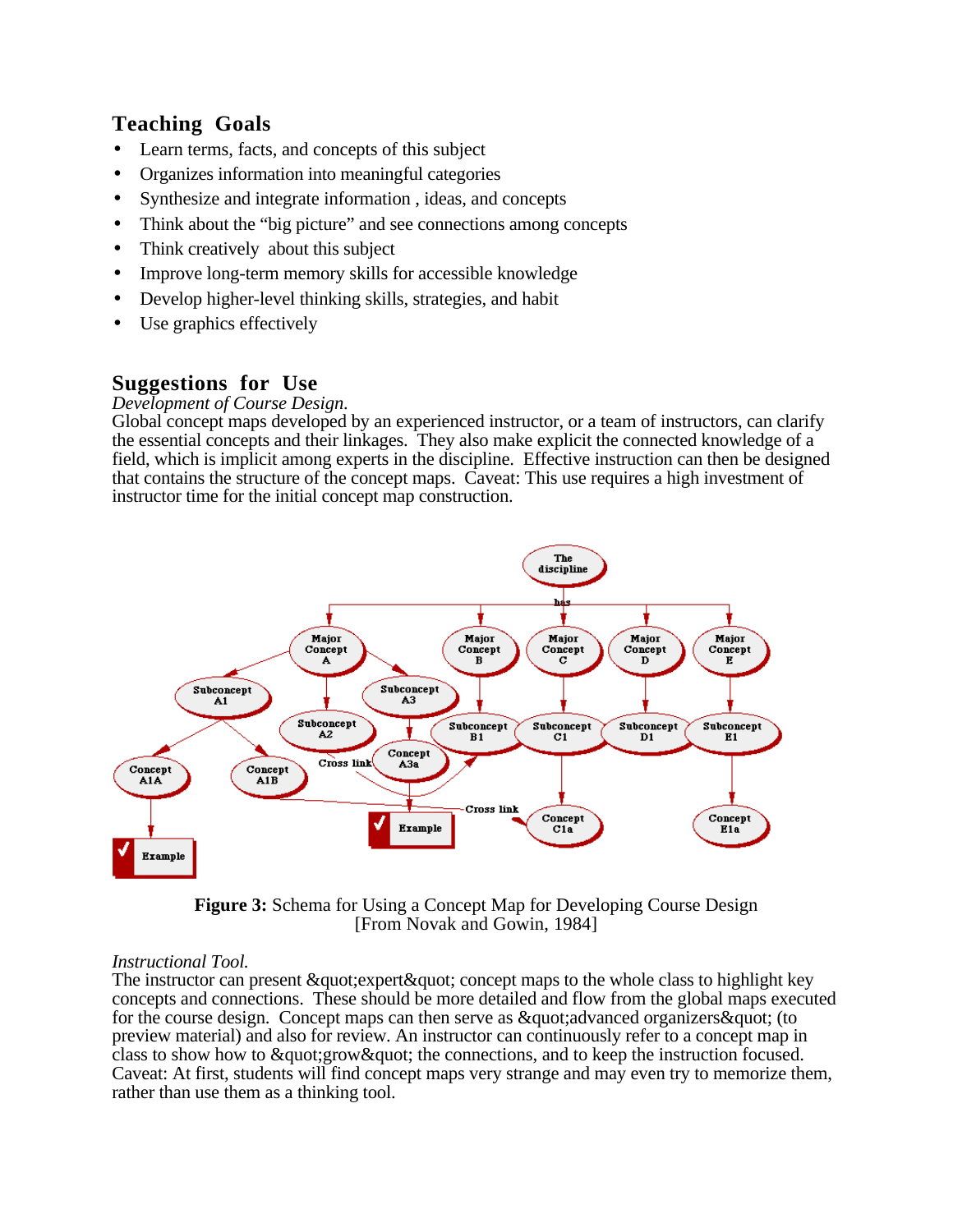#### *Learning Tool.*

Ask students to construct their own concept maps covering a section of the course material from class or the textbook. Most (if not all!) of them will probably never have seen a concept map before, and many have not developed the learning skills needed to construct them. As a result, the instructor will need time (either in class, or perhaps in the lab) to work with groups and individuals. The impact of student-created concept maps is so powerful that it is worth the investment of time!

# **Step-by-Step Instructions**

- Introduce a concept that is familiar to all students, such as "car", "chair" or "food."
- Have students write down 10 other concepts that they associate with this main concept (i.e., for food, "vegetables", "meat", "cereal", "milk", "steak", "carrots"...).
- Ask them to rank the 10 concepts from "most general and inclusive" to "least general and inclusive" or from "most important" to "least important"; this step will require several minutes.
- Tell students to write the "most general" or "most important" concept near the top of a large piece of paper (e.g., posterboard or butcher paper are excellent, but regular notebook paper will suffice). Have them enclose this "superordinate concept" in a box or oval. Use pencils instead of pens! (Post-its<sup>™</sup> are excellent for this step.)
- Explain that you want them to connect concepts from their list, one pair at a time, with directional links; and most importantly, to label the linking lines (e.g., Carrots  $\rightarrow$  vitamin A (linking word is, "contain") OR meat  $\rightarrow$  iron (linking words are, "is a good source of"). Continue this process until all concepts appear on the map.
- Give students plenty of time (20-30 minutes). Encourage them to include a lot of branching and many levels of hierarchy. Put special emphasis on cross-linking concepts in one area of the map with those in other areas. Suggest that they may add as many additional concepts as they wish to make their maps unique and personally meaningful. Remind them that the boxes or ovals should contain only one or two words. Emphasize that "neatness doesn't count" and that they may re-draw their maps as often as they wish.
- Circulate around the room as students construct their maps. Be supportive but not directive. Remind students that a concept map is an distinctive representation of their understanding, and that individual components on their maps may or may not be scientifically accurate, but there is a large set of ways to organize and represent what they know. Encourage creativity and stress that there are no one "correct" answer.
- Select several students to share their maps with the class. You may need to make a transparency to display the maps in large classes. Focus attention on appropriate connections between concepts. Remind students that concept maps may be a very helpful way to study; they can be used to condense many pages of textbook verbiage into a succinct summary of what the author presents.
- In the next class, introduce a central concept from your course (e.g., "star", "cell", "energy", "matter") and ask your students to construct a concept map on this topic. Collect the maps and review them, but don't grade them. You may want to suggest ways the maps could be improved.
- Return the maps to the students and suggest that they rethink some of their ideas. We have used different colored pencils for each iteration so students may depict and emphasize how their ideas change over time. The same map may be used for several class periods, and students may be encouraged to add to, delete, reorganize or even begin anew whenever they need to do so.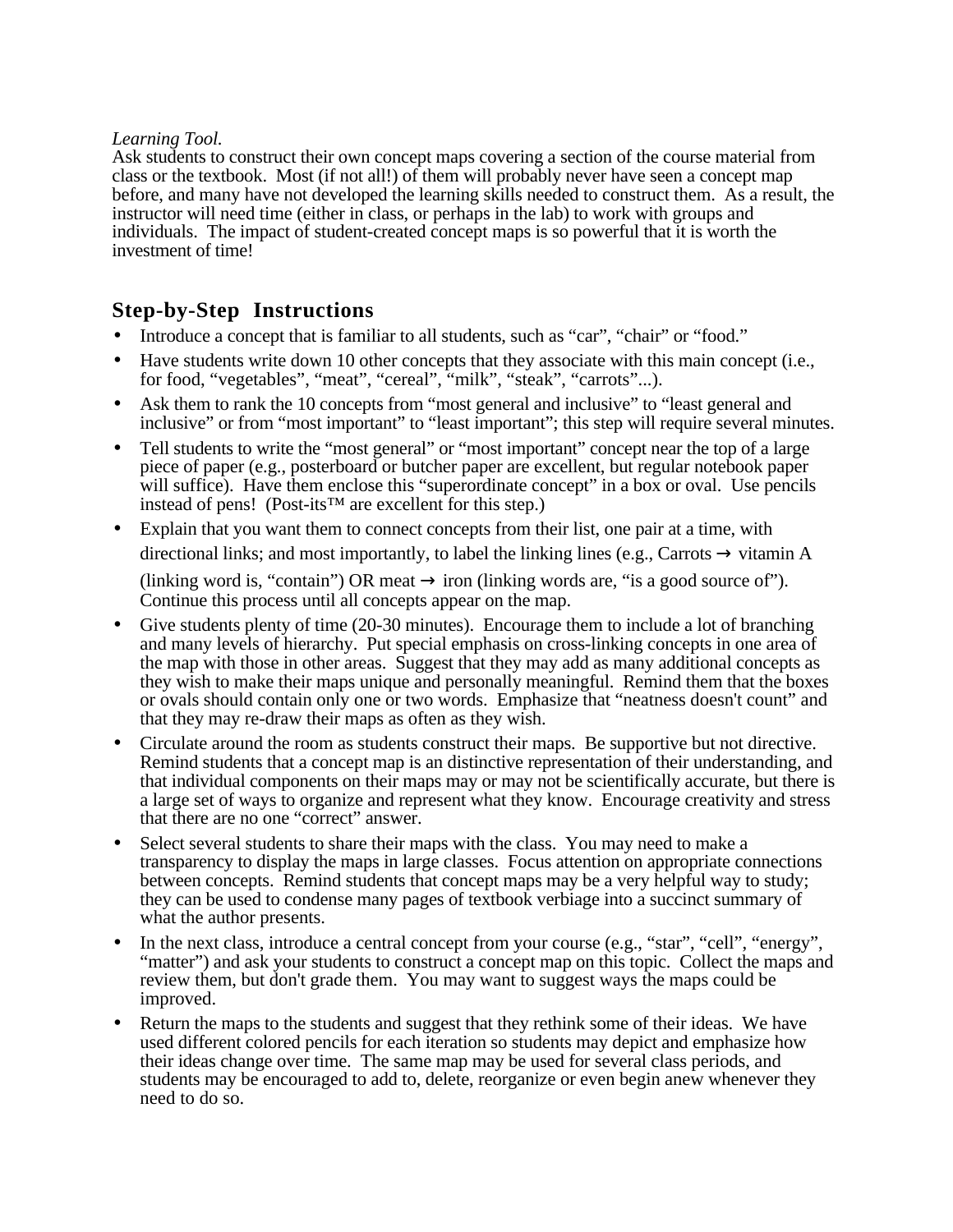## **Variations**

#### *Collaborative Concept Mapping*

Sometimes the frustration levels can be very high when concept mapping is first introduced, especially in large classes of relative novices. To counter some of this anxiety and to encourage students to reflect on their own thinking, groups of 3 or 4 students to work together on a concept map. This exercise is often a very rewarding and rich learning experience as peers argue, debate, and cajole each other. The result is a genuine effort to negotiate the meaning of scientific concepts, attempting (as scientists do) to reach consensus, or to stake out different points of view. The power of the process resides in the interpersonal sharing of ideas, which are made explicit to the instructor.

#### *Fill-in Concept Mapping*

You construct a concept map and then remove all of the concept labels (keep the links!). You then ask the class to replace the labels in a way that makes structural sense. Best done with small classes; a good way to introduce a new topic.

#### *Select and Fill-in Concept Mapping*

You create a concept map and then remove concepts from the nodes (about one-third of them). These deleted concepts are placed in a numbered list on the map and students choose among them. Scoring can be as simple as "percent correct." Instructors of large classes may use multiple-choice type scanning sheets. The assumption of this technique is that as students' thinking approximates that of the instructor, the closer their connected knowledge is "expert-like." The key is to select nodes that are at different levels of the hierarchy and have nearby or antecedent links.



**Figure 4:** Select and Fill-in Concept Map on Concept Maps [See Figure 1 for the "answers"]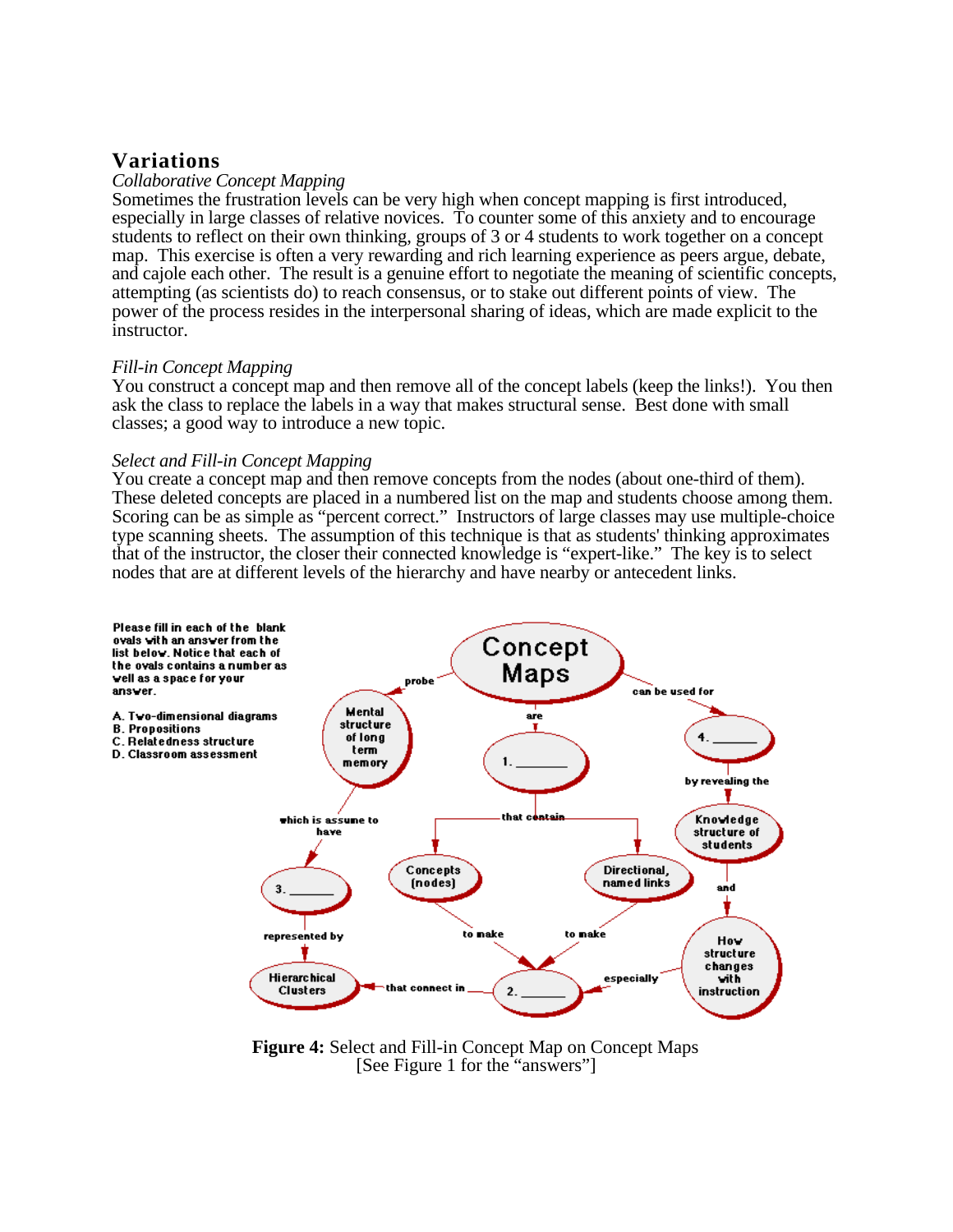#### *Selected Terms Concept Mapping*

You provide a list of concept labels (10 to 20) and ask students to construct their maps using only these labels. The focus here is on the linking relationships, and the evolution of structural complexity of students' knowledge frameworks.

#### *Seeded Terms Concept Mapping*

In this approach, also known as "micromapping" (Trowbridge and Wandersee, 1996), you furnish a small set of concept labels (5 to 10) and invite students to construct a concept map using these, and an equal number of labels drawn from their own knowledge of the topic.

#### *Guided Choice Concept Mapping*

Here you present a list of some 20 concept labels from which students select 10 to construct their maps. When done over a period of time, the instructor focuses on which concepts appear and which disappear. The assumption is that these changes represent significant restructuring of the students' knowledge frameworks.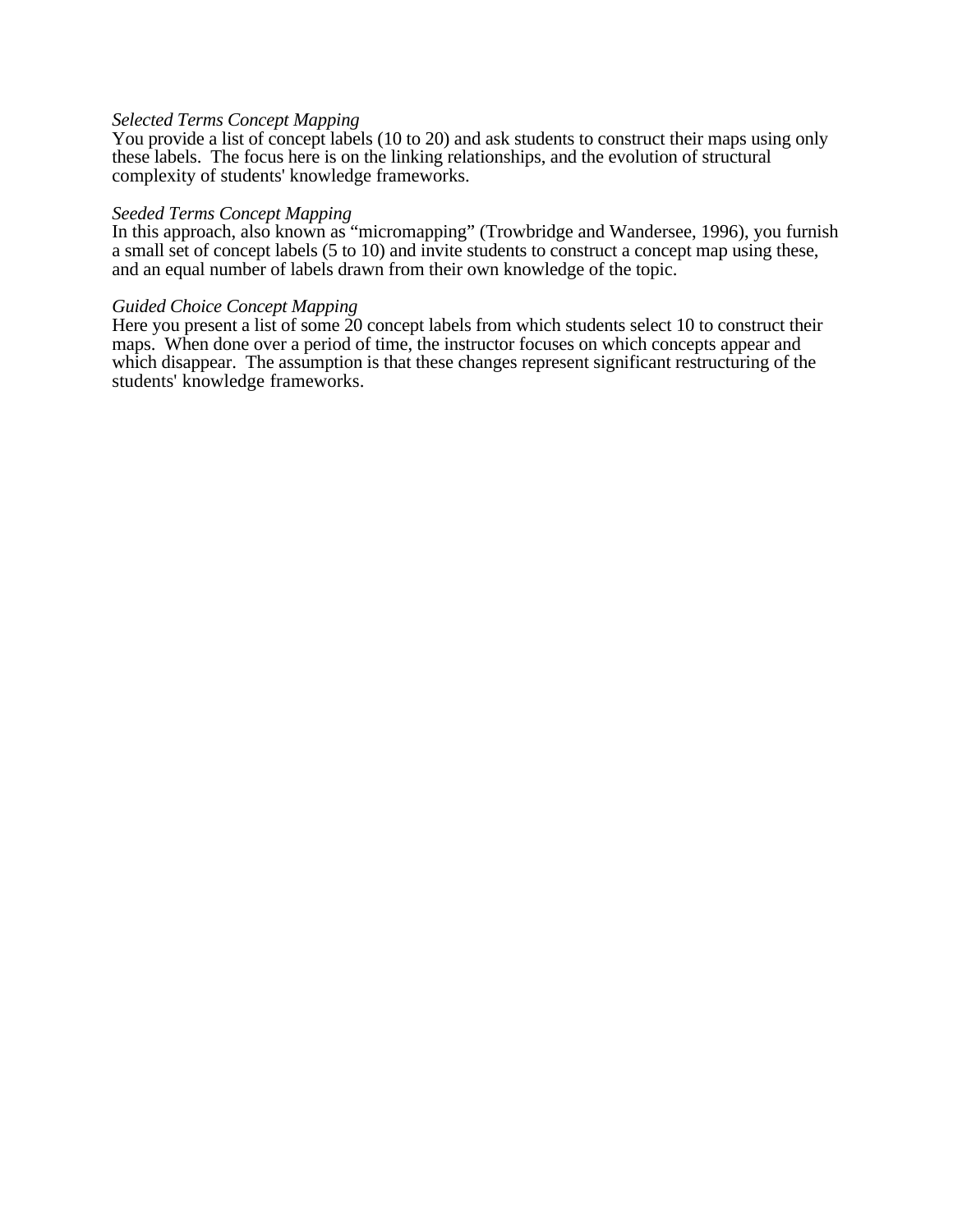# **Analysis**

To start, we suggest that you focus primarily on the qualitative aspects of students' concept maps with emphasis on the accuracy or validity of the knowledge students represent. Among the questions you might ask yourself are the following:

- Are the most important concepts depicted?
- Are the links among concepts scientifically acceptable?
- Is there a substantial amount of branching hierarchy and cross-linking?
- Do any of the propositions suggest that the student subscribes to significant misconceptions?
- How have students' concept maps changed over the course of days or weeks?

As you and your students gain experience with concept mapping, you might consider trying one or more of the quantitative "scoring rubrics" currently available (Novak and Gowin, 1984). In the most well-established scoring scheme, 1 point is given for each correct relationship (i.e., conceptconcept linkage); 5 points for each valid level of hierarchy; 10 points for each valid and significant cross-link; and 1 point for each example.



**Figure 5:** Scoring Concept Maps [from Novak and Gowin, 1984]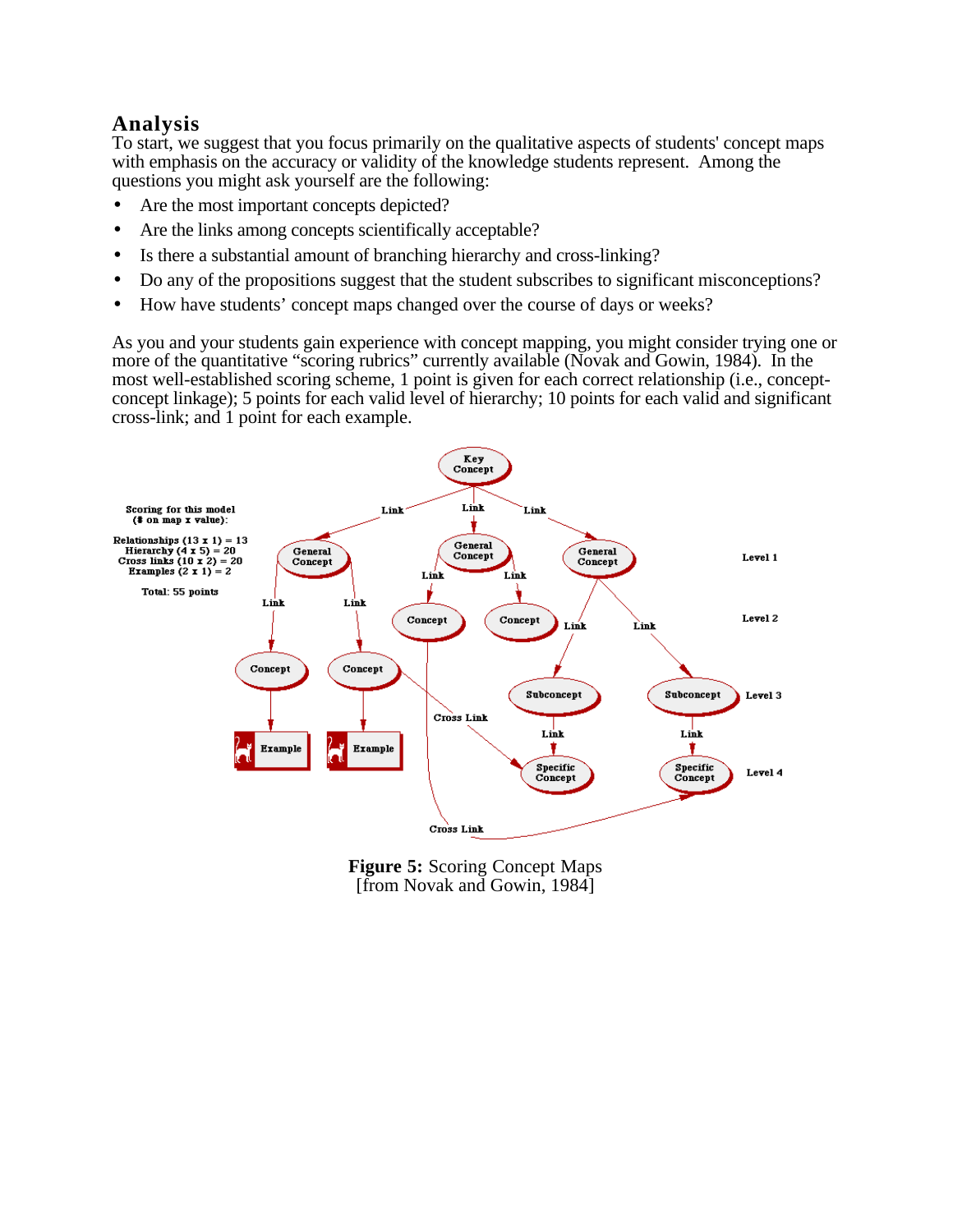## **Pros and Cons**

- Concept maps help students focus on the "big picture", enabling them to devote more of their time to conceptual understanding rather than rote learning
- Concept maps force students (and instructors!) to make valid connections among concepts
- They provide a low tech (cheap!) vehicle that enables students to represent graphically their knowledge, and to share it with the instructor and other students
- They shift the emphasis from inert, static knowledge to contextually-embedded knowledge; from isolated facts to theoretical frameworks of related concepts
- In addition to their role as assessment tools, concept maps offer a useful way to help students "learn how to learn"; they also serve as useful vehicles for course development and as graphic organizers before, during and after instruction

However:

- Comparisons among students are more difficult because concept maps tend to reveal the idiosyncratic way that students view a scientific explanation, as a result...
- Evaluation can become more time-consuming for the instructor, especially in large classes, unless some variation (such as Select & Fill-in) is adopted
- If you score maps, you must use a consistent (and tested) scheme
- Students who have developed a strong facility for rote learning of verbal knowledge sometimes find concept maps intimidating
- Constructing concept maps is a demanding cognitive task that requires training

## **Theory and Research**

Concept mapping emerges directly from David P. Ausubel's Assimilation Theory of meaningful verbal learning (Ausubel, Novak, and Hanesian, 1978). The underlying basis of the theory is that meaningful (as opposed to rote) human learning occurs when new knowledge is consciously and purposively linked to an existing framework of prior knowledge in a non-arbitrary, substantive fashion. In rote (or memorized) learning, new concepts are added to the learner's framework in an arbitrary and verbatim way, producing a weak and unstable structure that quickly degenerates. The result of meaningful learning is a change in the way individuals experience the world; a conceptual change. Joseph D. Novak and his colleagues at Cornell University developed the concept mapping technique in the early 1970s. Concept maps have been used for over 25 years in research and classroom practice to reveal and assess the structure and complexity of knowledge held by students in the sciences and other disciplines (Novak and Gowin, 1984).

The core element of a concept map is a **proposition**, which consists of two or more concepts connected by a labeled link. In a concept map, propositions are connected to each other to form a hierarchical, branching, and dendritic structure that represents the organization of knowledge in long-term memory. The basic assumption of the concept map is that  $\&$  quot; interrelatedness  $\&$  quot; is an essential property of knowledge, and that  $\&$  quot; understanding  $&$  quot; can be represented through a rich set of relations among important concepts in a discipline.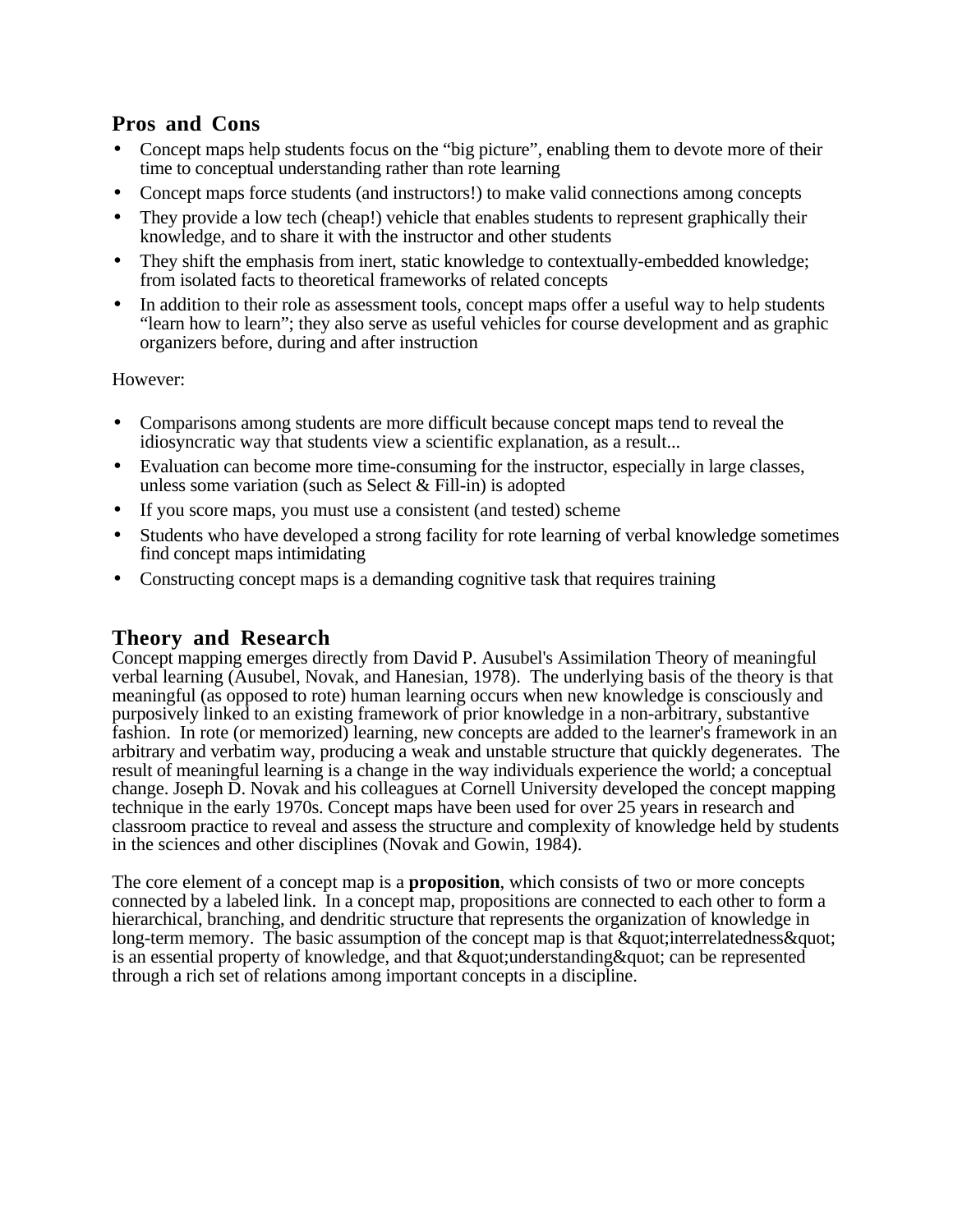More than two hundred studies in science education have employed concept mapping in one form or another (Novak, 1998; Novak and Wandersee, 1990; Mintzes, Wandersee and Novak, 1998). Several of these investigations have examined the reliability and validity of the technique as a way of representing knowledge in scientific disciplines (Markham, Mintzes and Jones, 1994; Pearsall, Skipper, and Mintzes, 1997; Ruiz-Primo and Shavelson, 1994; Songer and Mintzes, 1994; Wallace and Mintzes, 1990). In general, these and other studies suggest that the technique has many of the desirable characteristics that testing and measurement experts look for in new assessment tools. For example, in one study (Markham, et al., 1994) it was shown that the conceptual frameworks revealed by concept maps reflect essentially the same structure as that seen in much more time-consuming techniques, such as interviews and picture sorting tasks. In another study (Pearsall, et al., 1997), successive concept mapping conducted over the course of a full semester in introductory college biology, revealed a cumulative, step-wise growth in knowledge that one would expect to see if the technique taps into students' expanding conceptual frameworks.

Several studies suggest that concept map scores do not correlate significantly with traditional measures of learning such as multiple choice tests. Novak, Gowin, and Johansen (1983) showed that mapping scores were not significantly related to students' SAT scores. These findings suggest that a concept map taps into a substantially different dimension of learning than conventional classroom assessment techniques. It is likely that many techniques commonly used in college science courses focus largely on rote aspects of learning. On the other hand, Schau and Mattern (1997) found that posttest scores on  $\&$ quot; Select and Fill-in $\&$ quot; maps drawn by graduate students in introductory statistics correlated significantly with final course grades (correlation coefficient, r=0.85; N=15). Among novice astronomy students, Zeilik, et al. (1998) reported a substantially weaker relationship ( $\overline{r}$  0.4; N 700). The interpretation from this study is that traditional evaluation tools (quizzes, tests, final grades) capture some aspects of conceptual structure, and concept maps capture other aspects.

## **Links**

- Joel J. Mintzes, Professor of Biological Sciences, University of North Carolina at Wilmington. Interests: cognition and learning in biology; concept mapping; conceptual development in the natural sciences. Web page: http://www.uncwil.edu/people/mintzes
- Joseph D. Novak, Professor Emeritus of Science Education and Biological Sciences, Cornell University. Interests: concept mapping, metacognition, vee diagrams. Email: Jdn2@cornell.edu
- James H. Wandersee, Professor of Biological Education, Louisiana State University. Interests: graphic organizers (e.g., concept maps); history  $\&$  philosophy of science in science teaching. Web page: 15DegreeLab@worldnet.att.net or email: ciwand@lsuvm.sncc.lsu.edu
- Michael Zeilik, Professor of Astronomy, University of New Mexico. Interests: conceptual astronomy; concept mapping. Email: zeilik@chicoma.la.unm.edu
- National Association for Research in Science Teaching (NARST). Web page: Science.coe.uwf.edu/NARST/NARST.html
- The software package Inspiration aids in creating concept maps. It is easy to learn and use. http://www.inspiration.com